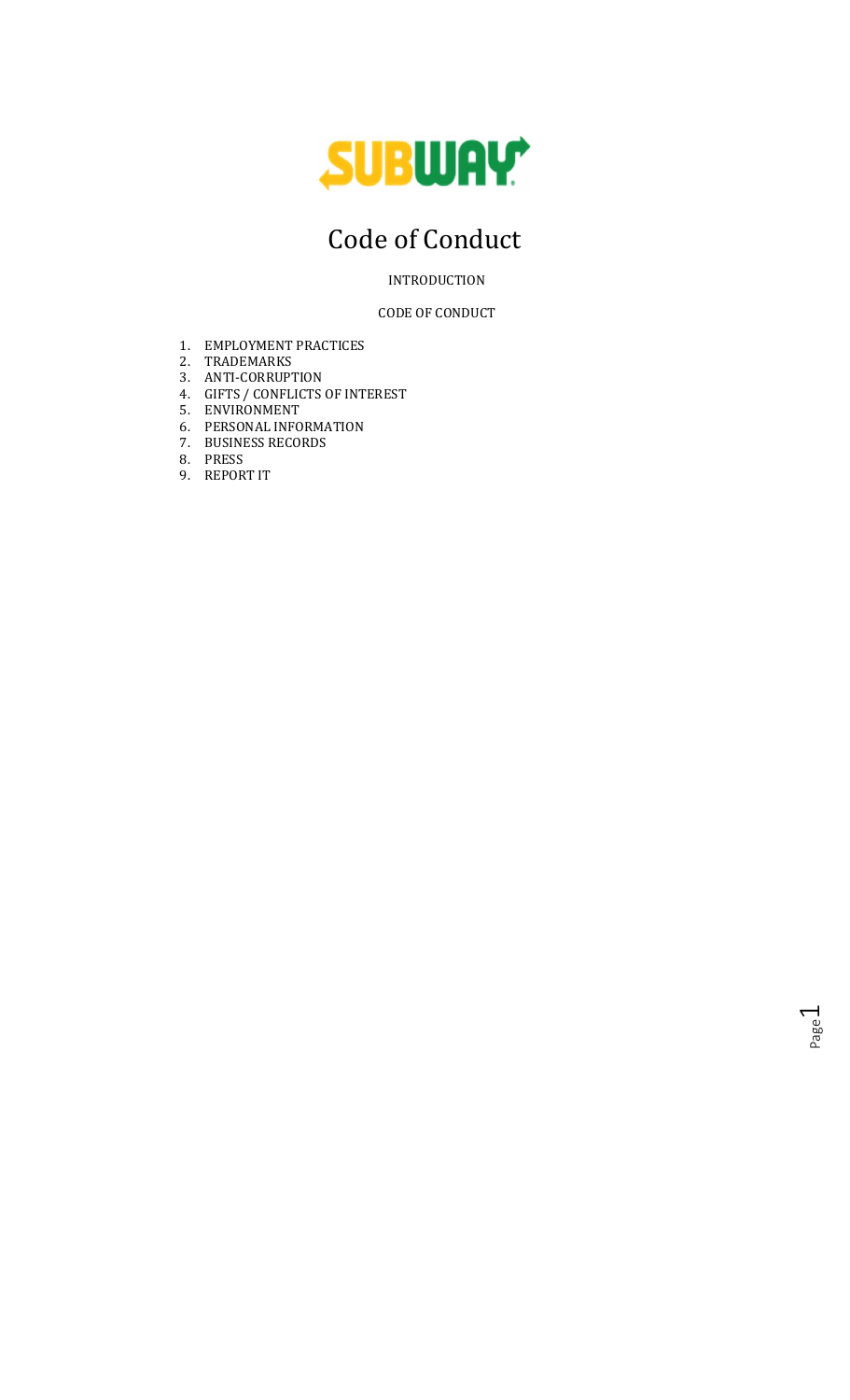# INTRODUCTION

The Subway® system is committed to providing a variety of great tasting, healthier food choices while reducing our environmental footprint and creating a positive influence in the communities we serve around the world. We are on a journey. Our vision is to make our restaurants and operations as environmentally and socially responsible as possible. Every day, we strive to conduct business in a way that has a positive impact on the environment while improving the lives of our customers, franchisees, employees, vendors and communities worldwide. We believe that using good, environmentally sound business practices improves our customers dining experience, helps increase Subway® franchisees' profitability, as well as helps to protect the planet. Similarly, we expect both vendors to the Subway® system and franchisees to support this commitment to integrity by complying with and training their employees on this Code of Conduct.

#### CODE OF CONDUCT

Subway IP Inc. ("SIP") the owner of the Subway trademark and distinctive Subway® system for the operation of franchised sandwich shops, ("System") has adopted this Code of Conduct ("Code"). This Code applies to all vendors while conducting business with or on behalf of the System or otherwise supplying goods or services to be sold to Subway® franchisees throughout the world. A reference in this Code to "us" or "our" or "we" includes SIP, its affiliates, or any other System entity with which a vendor enters into an Agreement.

This Code states the standards that we expect the companies and businesses, ("Vendor") that we do business with to follow.

Vendors are expected to self-monitor and demonstrate their compliance with this Code of Conduct. We may require the immediate removal of any Vendor representative(s) or personnel who behave in a manner that is unlawful or inconsistent with this Code of Conduct or any Subway® policy.

This Code is subject to amendment to reflect any subsequently developed standards either by us or any other organization whose standards we choose to adopt.

Note: This Code contains general requirements applicable to all our Vendors. Particular vendor contracts may contain more in depth provisions addressing some of these same requirements. For example, vendors that are supplying food and equipment products as part supply chain will be expected to adhere to our Employment Practices Code – Supply Chain. Nothing in this Code is meant to supersede any more specific provision in a particular contract, and to the extent there is any inconsistency between this Code and any other provision of a particular contract, the other provision will control.

Code adopted 03/22/2017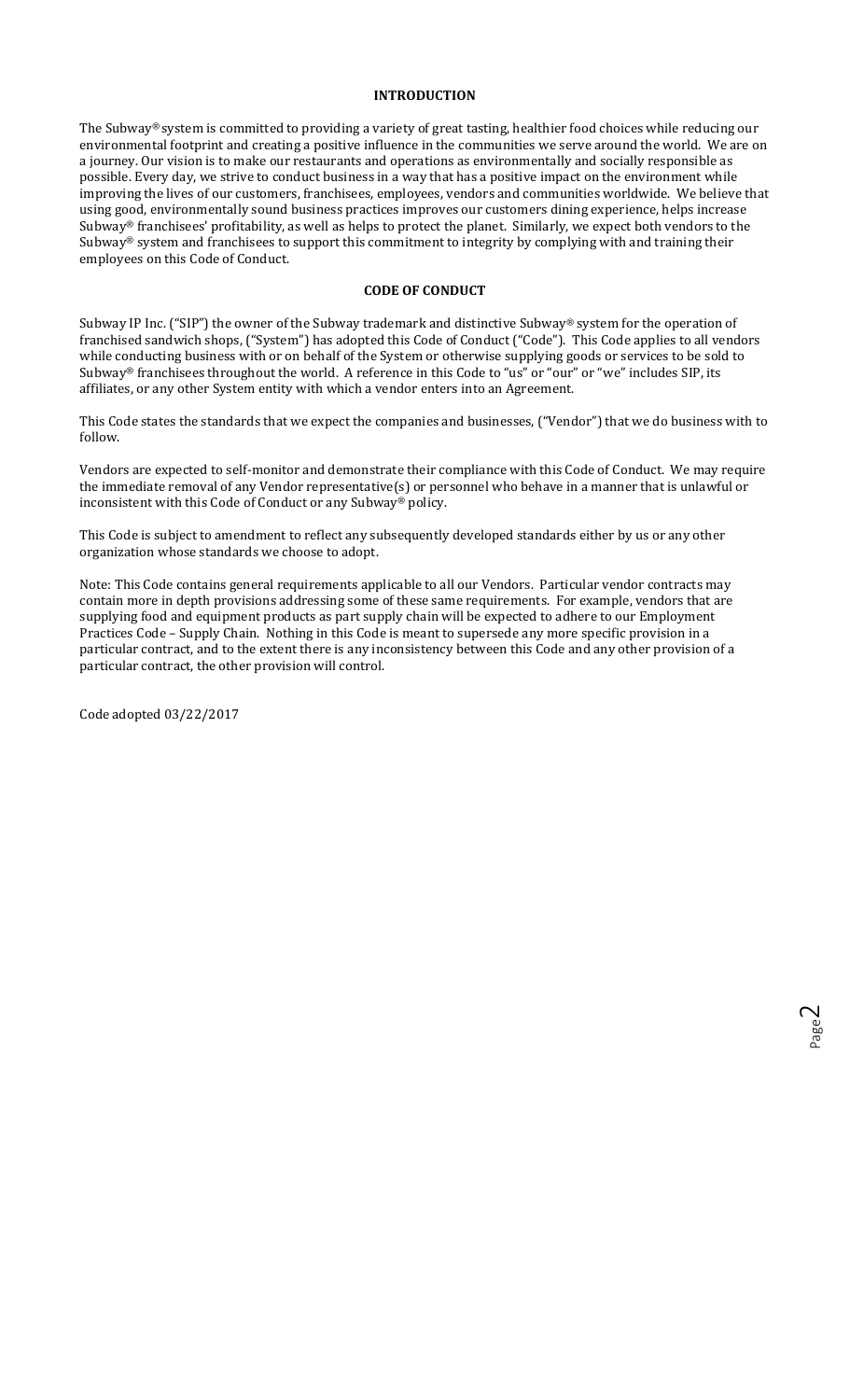# CHAPTER 1 EMPLOYMENT PRACTICES

# Freedom of Association and Collective Bargaining

Respect employees' right to join, form, or not to join a labor union without fear of reprisal, intimidation or harassment. Where employees are represented by a legally recognized union, establish a constructive dialogue with the employees' freely chosen representatives and bargain in good faith with the employees' representatives.

#### Prohibit Child Labor

Adhere to the minimum age provisions of applicable laws and regulations.

#### Prohibit Forced Labor and Abuse of Labor

Prohibit physical abuse of employees and prohibit the use of all forms of forced labor, including prison labor, indentured labor, bonded labor, military labor, slave labor or any form of human trafficking.

## Eliminate Discrimination

Maintain workplaces that are free from discrimination or physical or verbal harassment. Recruitment, hiring, placement, training, compensation, and advancement should be based on qualifications, performance, skills and experience.

# Work Hours and Wages

Compensate employees relative to the industry and local labor market. Fully comply with applicable wage, work hours, overtime and benefits laws. Offer employees opportunities to develop their skills and capabilities, and provide advancement opportunities where possible.

# Provide a Safe and Healthy Workplace

Provide a secure, safe and healthy workplace. Maintain a productive workplace by minimizing the risk of accidents, injury, and exposure to health risks.

Page

ന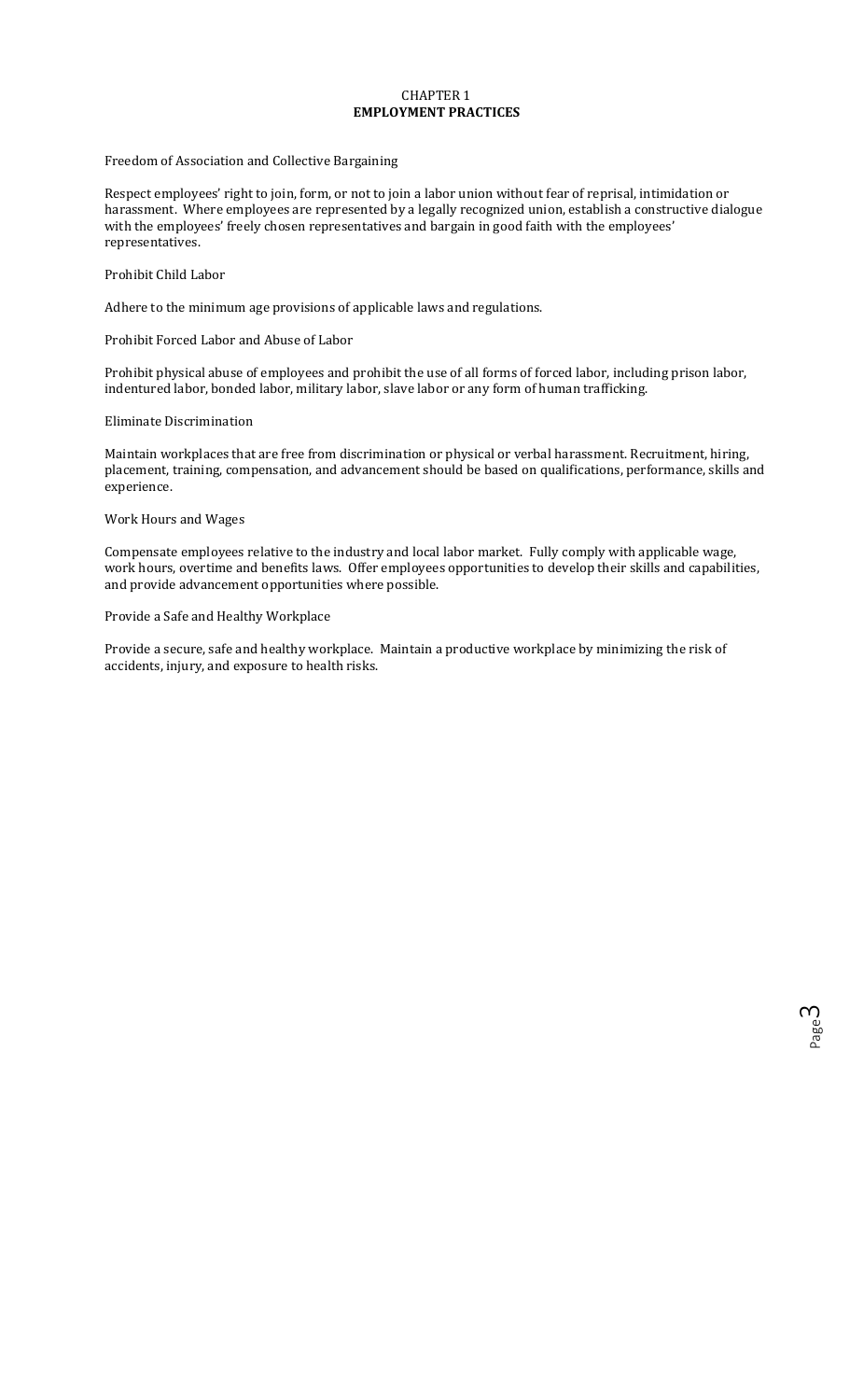# CHAPTER 2

# **TRADEMARKS**

# Subway® Vendor Trademark Usage Guide

This Guide is designed to assist Vendors who have been authorized to use certain Subway® trademarks as stated in a written agreement with us.

SIP is the owner of the Subway® family of trademarks ("SIP Marks"). The SIP Marks identify the products and services of Subway® restaurants, signifying quality and value to its consumers, and distinguishing Subway® products and services from competitors. The SIP Marks are among SIP's most important and valuable assets. It is essential that all Vendors understand the proper way to use the SIP Marks. The rules presented below are intended to illustrate the proper usage.

If under an agreement with us, Vendor is granted permission to use the Subway® wordmark, logos and Choice Mark ("Licensed Marks") on product packaging of product that we have approved for sale to Subway® franchisees it does not grant Vendor permission to use the Licensed Marks to advertise your products or services to third parties or for any other purpose. It also does not grant you permission to use any other SIP Mark or element of the System. If Vendor would like to use the Licensed Marks in any other manner, or if Vendor would like to use any other SIP Marks, Vendor will need to submit Application for Permission to Use Subway® Trademark or otherwise obtain written permission. Please reach out to your internal business contact for more details on this.

# General Rules

- The Subway Marks you may be licensed to use include: Subway®, the Subway® logos and the Subway® Choice Mark.
- Always use proper trademark notice, i.e., ® or ™ with the Licensed Marks. The Company will advise as to which notice symbol should be used in connection with each Licensed Mark as this will change from country to country.
- The Company will provide you with all logos. You may not obtain from other sources.
- The proportions and color of the logos provided may not be altered in any way. They should never be skewed, distorted or otherwise changed.
- The logos should never be used in a sentence.
- Spell the Licensed Marks correctly. Do not deviate from the established spelling.
- The Licensed Marks which are not also logos should always appear in initial caps.
- Do not pluralize the Licensed Marks.
- Do not use the Licensed Marks in a possessive form.
- Do not superimpose the Licensed Marks over product images.
- If being used in a sentence, the Licensed Marks must be used in conjunction with the generic name of the product or services its modifying.
	- o Correct: Today I ate at a Subway® restaurant.
	- o Incorrect: Today I ate at Subway®.
- Always use the trademark legend when using Licensed Marks, i.e., Subway® is a registered trademark of Subway IP Inc. This can be translated if required.

Page

4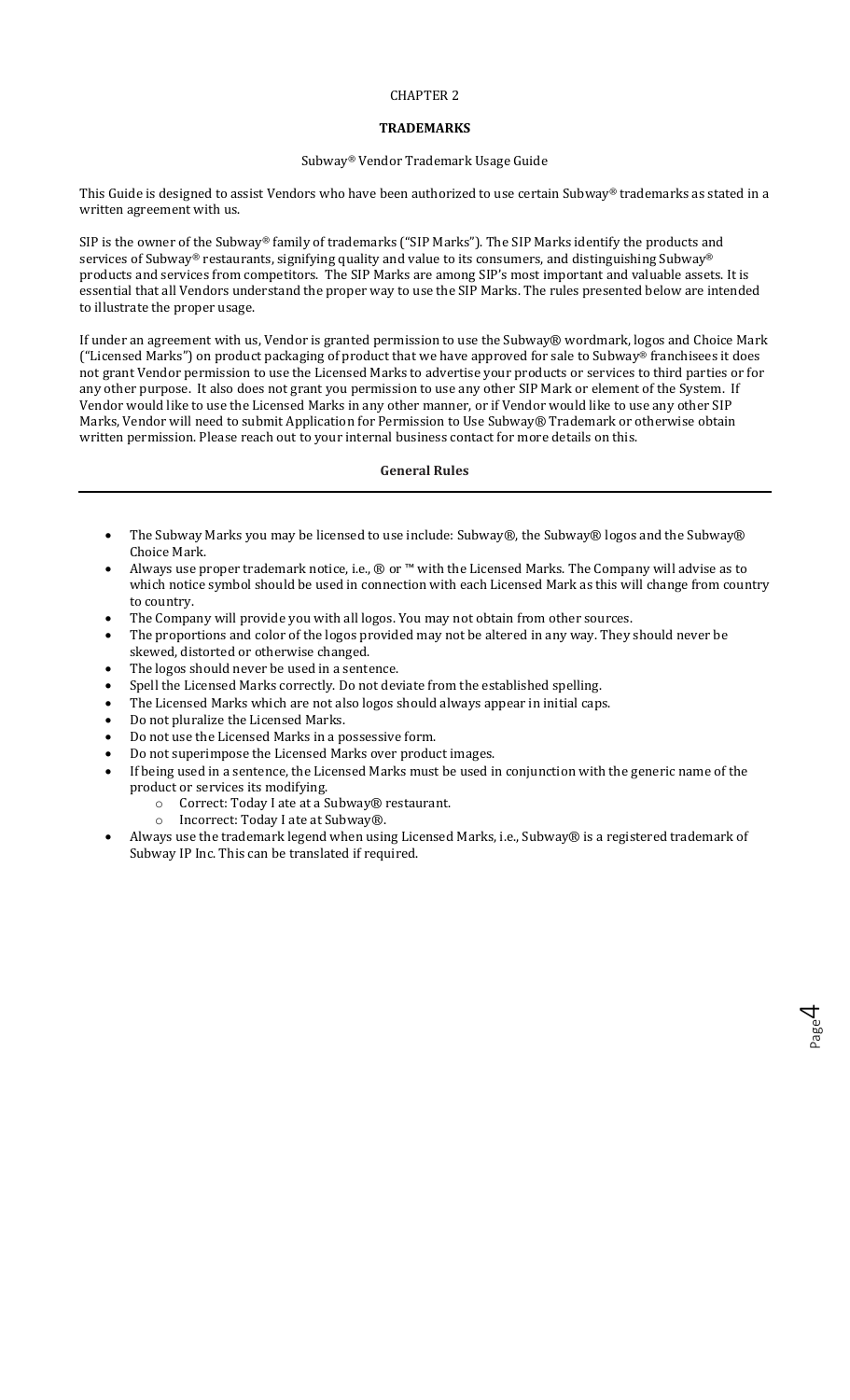#### CHAPTER 3

#### ANTI-CORRUPTION

We are committed to observing the standards of conduct set forth in the U.S. Foreign Corrupt Practices Act ("FCPA") and the anti-corruption and anti-money laundering laws of the countries in which we operate. Vendors must comply with all applicable anti-corruption and anti-money laundering laws, including the FCPA, as well as laws governing lobbying, gifts, and payments to public officials, political campaign contribution laws, and other related regulations. Vendors must not, directly or indirectly, offer to pay anything of value (including travel, gifts, hospitality expenses, and charitable donations) to any official or employee of any government, government agency, political party, public international organization, or any candidate for political office to improperly influence any act or decision of the officials, employee, or candidate for the purpose of promoting our business interests in any respect, or otherwise improperly promote our business interests in any respect.

#### CHAPTER 4

#### GIFTS/CONFLICTS OF INTEREST

# **Gifts**

Vendor should avoid making gifts to our employees and representatives because even a well-intentioned gift might constitute a bribe under certain circumstances or create a conflict of interest. Vendor may not offer anything of value to obtain or retain a benefit or advantage for the Vendor nor offer anything that might appear to influence, compromise judgment, or obligate our employee or representative. If a Vendor offers a gift, meal, or entertainment to our employees, the Vendor must always use good judgment, discretion, and moderation. Any gift from a Vendor must also be permissible under the gift policy that our employees are required to adhere to as well as the laws of the country that they work. In no instance should any permitted gift exceed the equivalent of \$100 USD. Any gifts, meals, or entertainment must comply with applicable law, must not violate the giver's and/or recipient's policies on the matter, and must be consistent with local custom and practice.

#### Conflicts of Interest

Vendor must avoid the appearance of or actual improprieties or conflicts of interests. Vendor must not deal directly with any of our employees whose spouse, domestic partner, or other family member or relative holds a significant financial interest in the Vendor. In the course of negotiating any agreement or performing any obligations under an agreement, dealing directly with our employee's spouse, domestic partner, or other family member or relative is also prohibited.

#### CHAPTER 5

#### PERSONAL INFORMATION

Our Vendors protect the privacy of personal privacy and comply with applicable privacy laws as well as comply with standards against unauthorized access or use in accordance with our provided standards.

# CHAPTER 6

#### ENVIRONMENT

We support Subway® franchisees acting in an environmentally sustainable manner whenever possible, and we expect Vendors to the Subway® system to share our commitment by working toward streamlining supply chains, using sustainable sourcing practices, helping to reduce energy, water usage and protecting the environment. As a part of this commitment, our Vendors must:

Comply with all applicable environmental laws and regulations.